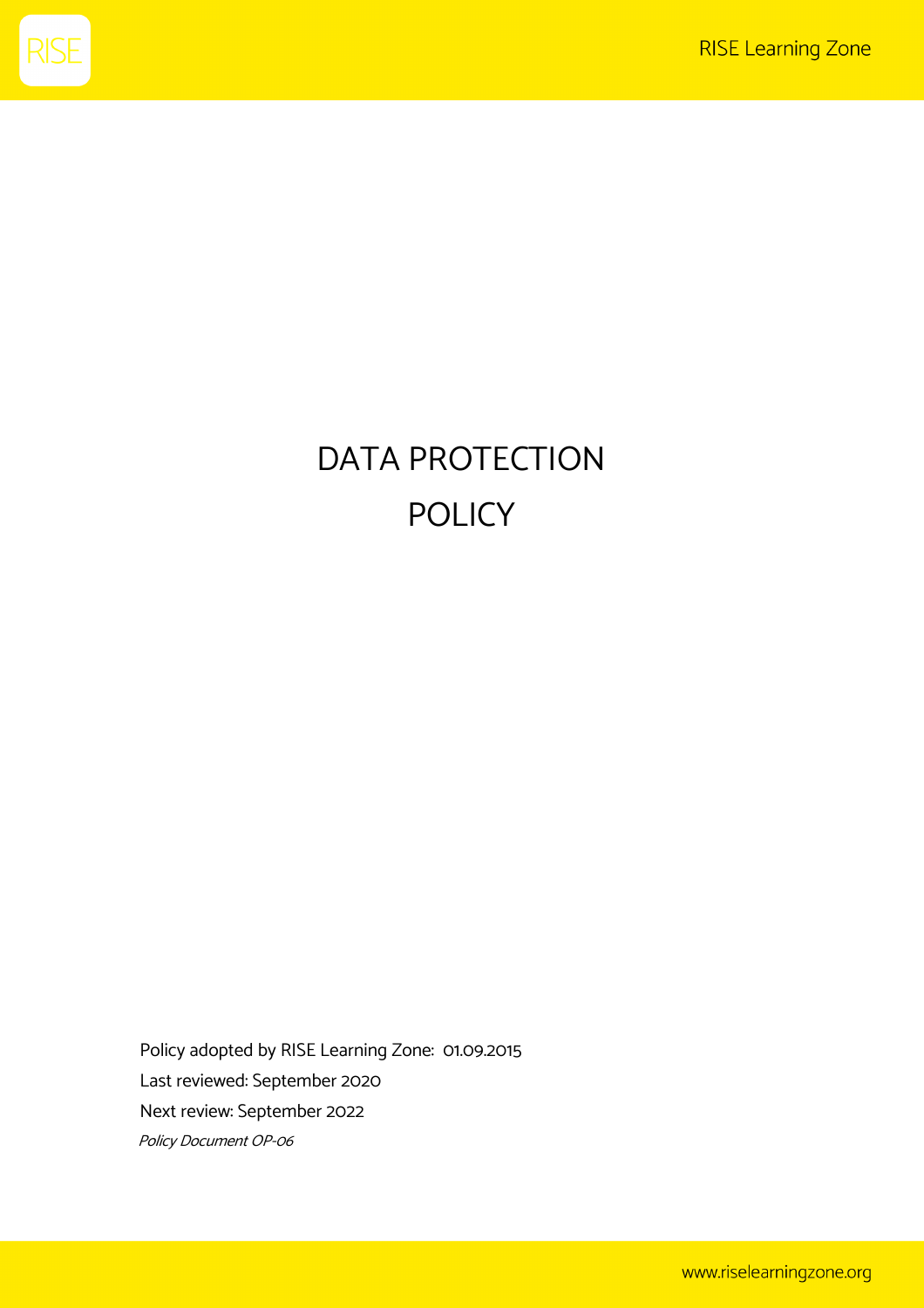# RISE LEARNING ZONE DATA PROTECTION POLICY

#### **INTRODUCTION**

RISE has a responsibility to ensure that personal information about employees is kept confidential.

In the course of your work you may come into contact with or use confidential information about employees, clients and customers (for example their names and home addresses, medical conditions, payment methods, etc.,).

The **Data Protection Act 1998** (hereafter called the DPA in this document) contains principles affecting all personal data. Information protected by the Act includes not only personal data held on computer but also manual records containing personal data, for example employee personnel files or residents records that form part of a structured filing system.

Also, images of people are covered by the DPA and so is information about people which is derived from images – for example, vehicle registration numbers. Uses of CCTV by most organisations or businesses will be covered by the Act, regardless of the number of cameras or how sophisticated the equipment is. The following is explained in more detail below but even at this stage, it is worth noting that it is the responsibility of the EMPLOYER to produce policies, training and advice regarding Data Protection as well as the tools necessary to maintain compliance with the Act (lockable filing cabinets, I.T. Infrastructure, shredders, etc.). It is the responsibility of the EMPLOYEE to undertake working methods that comply with the Act, otherwise it will be the EMPLOYEE whom will be criminally liable following the breach of the Act.

A breach of data protection is also a disciplinary offence and will be dealt with under the Organisation's disciplinary procedures.

If you access another employee's personnel records without authority, this constitutes a gross misconduct offence and could lead to your summary dismissal. The RISE Code of Conduct states "information about specific service users, applicants, colleagues, other individuals and commercially or legally sensitive information must never be shared with a third party unless the employee has express permission as part of their role."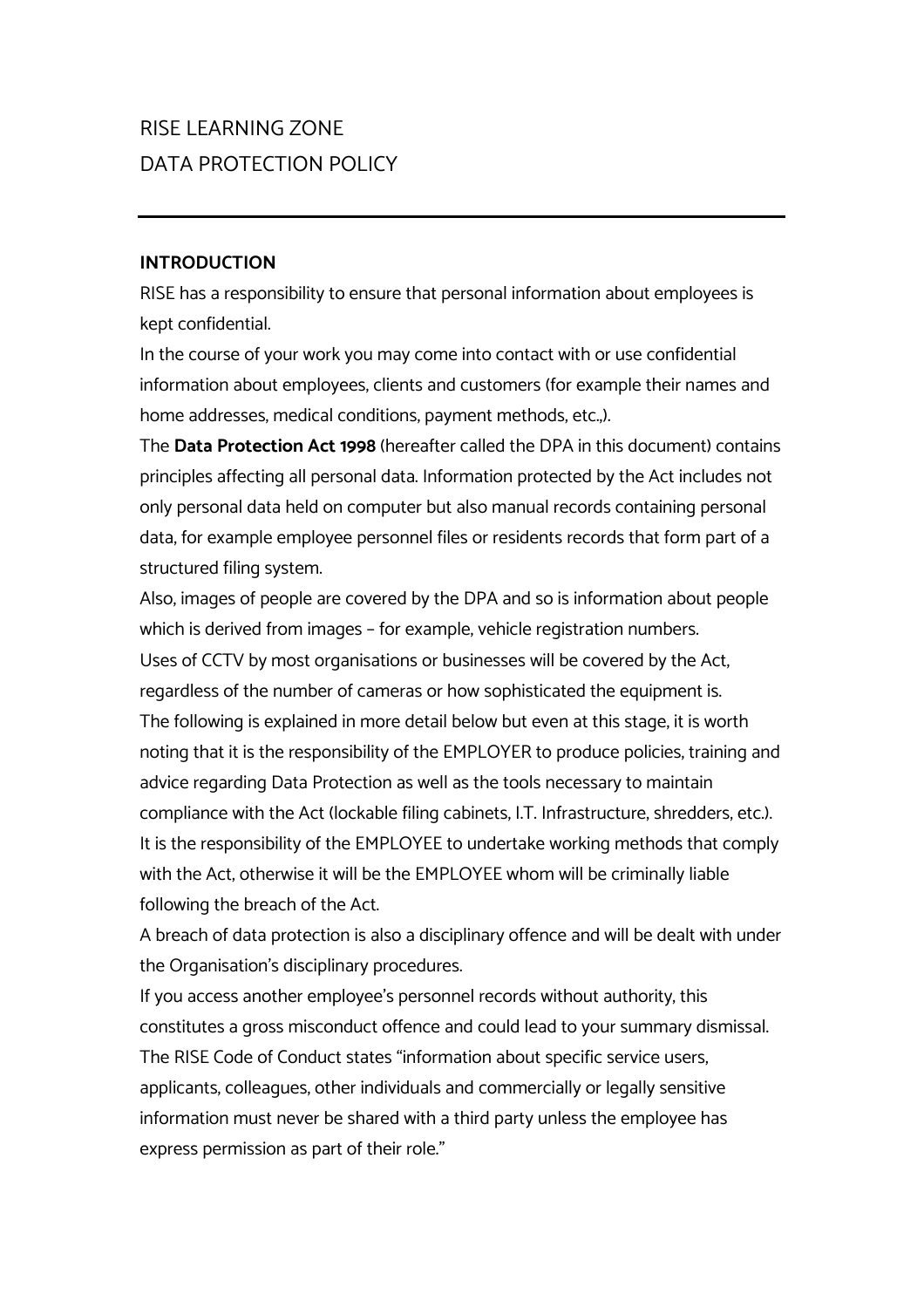Furthermore, there are matters relating to the business and functioning of RISE (e.g. the investigation of complaints or internal consultation about future plans for the organisation) which must also be kept confidential.

If you are in any doubt about what you can or cannot disclose and to whom, do not disclose the information until you have sought further advice from your line manager, or preferably, the Organisation's Data Protection Officer. In such cases, you are advised that you obtain a contact name and number from anyone seeking information and then check with the Data Protection Officer as to whether you may proceed with the disclosure.

# **STORAGE AND MOVEMENT OF INFORMATION**

# **STORAGE**

Documents containing personal or private information must be securely locked away (not left on desks or in unattended offices) and access to documentation restricted to only those who need to have access. This includes residents, gym members, Children's Services users and discs containing CCTV footage. Personal and private information should only be divulged on a need to know basis, whether this is internally between staff, session workers and volunteers or to external agencies.

Where statistics are maintained for monitoring and/or marketing, e.g. funding monitoring, etc., this must be done in such a way as to maintain the confidentiality of the individual(s) wherever possible.

Whilst RISE will do all it can to ensure confidentiality is not breached, it is limited in the action it can take in response to breaches of confidentiality away from Organisation premises and/or by people no longer having contact with the organisation.

Data stored on servers is encrypted and secure.

Data stored on 'external storage devices' (hard drives, flash sticks, pen drives, etc.) must also be encrypted. Flash sticks must be YMCA obtained devices, as the protection of the data has been researched with these devices.

RISE has appropriate storage devices and will issue them on a temporary or permanent basis where appropriate.

Consideration is currently being given to a data movement log, where completion of a record will be necessary prior to undertaking any movement of RISE data. Should this be implemented, this policy will be updated to reflect this and managers will be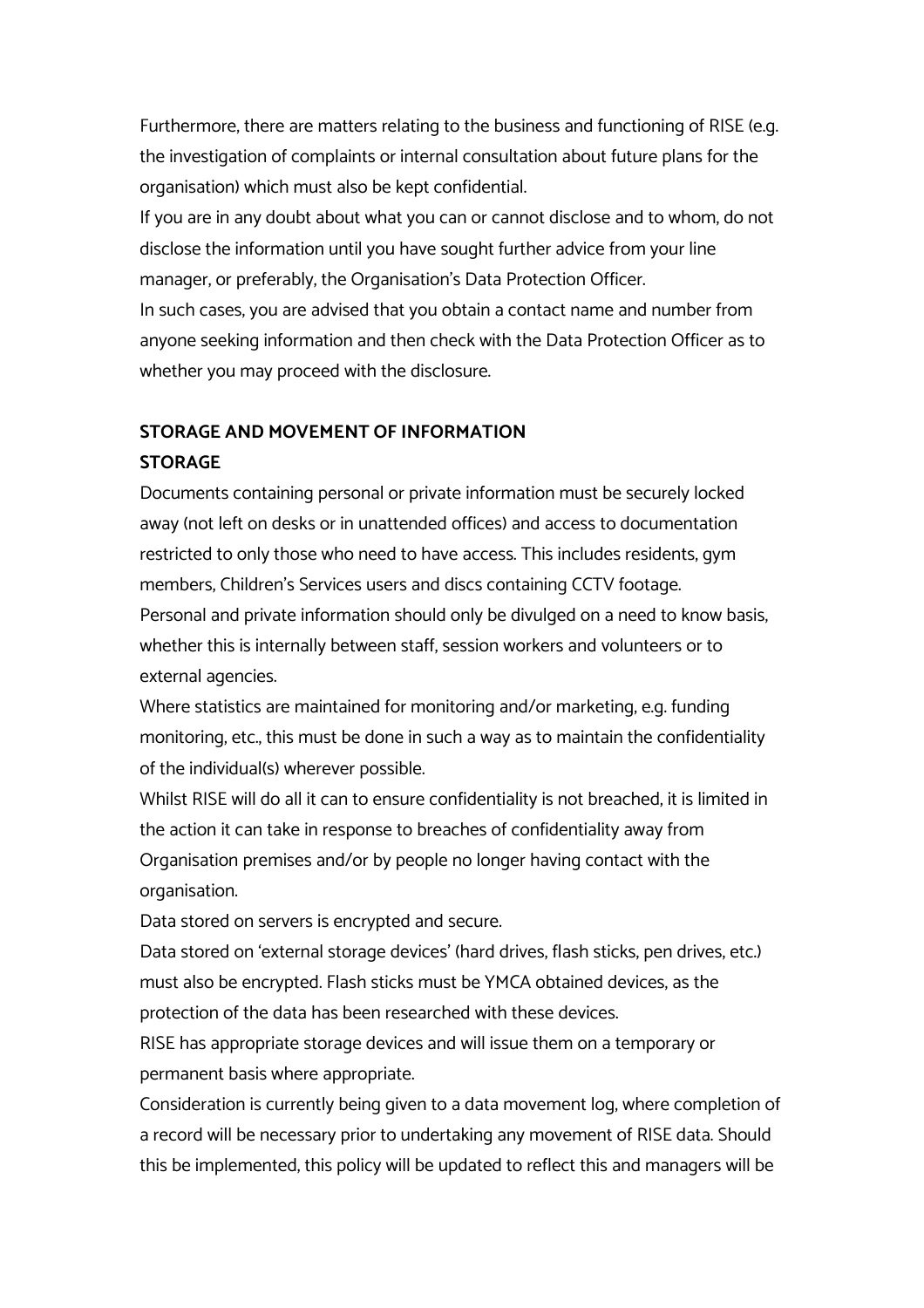issued with the new policy.

# **MOVEMENT (COPY AND/OR TRANSFER)**

Prior to moving any data from location to location via any method (physically or via electronic transfer), ensure that it is:

absolutely necessary

only the information that is needed - do not move data that does not need to be moved

safe to do so

done so using lockable storage units whenever possible

done so using RISE issued and configured encrypted storage devices done so using routers with appropriate security methods (firewalls, encryption, etc). Data transfers that take place from RISE sites using our routers already have firewalls and all links send and receive data using appropriate levels and types of encryption methods.

Having data intercepted or lost is a matter of great concern for RISE and it should be noted that it is treated very seriously.

Disciplinary action may result from non-compliance with regulations relating to this.

# **THE DATA PROTECTION PRINCIPLES**

There are eight data protection principles that form the main structure of the Act. The Organisation and all its employees must comply with these principles at all times in its information-handling practices.

In brief, the principles say that personal data must be:

1. Processed fairly and lawfully and must not be processed unless certain conditions are met in relation to personal data and additional conditions are met in relation to sensitive personal data.

The conditions are either that the person in question has given consent to the processing, or the processing is necessary for the various purposes set out in the Act. Sensitive personal data may only be processed with the explicit consent of the person in question and consists of information relating to:

- race or ethnic origin
- political opinions and trade union membership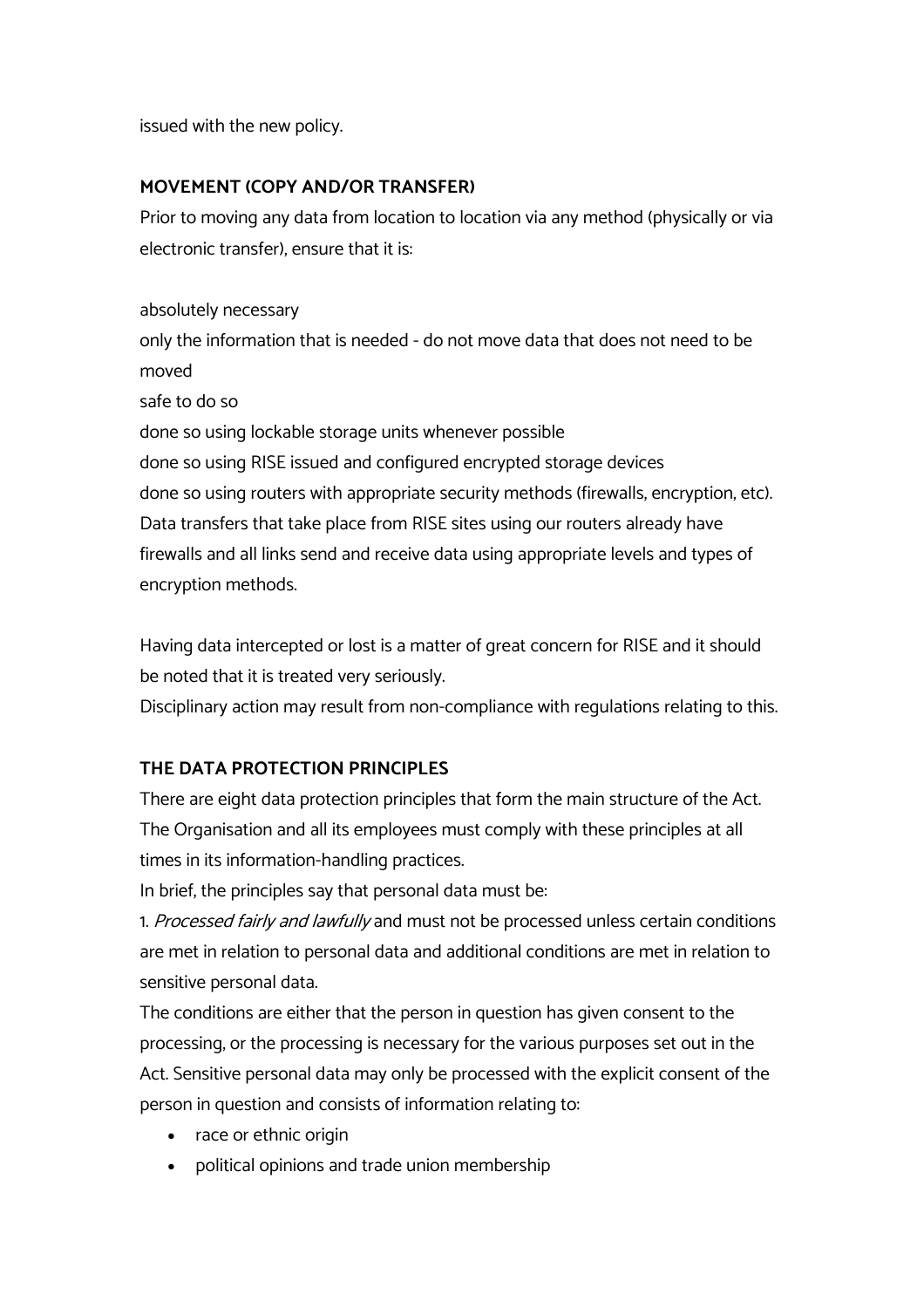- religious or other beliefs
- physical or mental health or condition
- sexual life
- criminal offences both committed and alleged.

2. Obtained only for one or more specified and lawful purposes and not processed in a manner incompatible with those purposes. This means that at least one specified reason for processing must be justified. There may be many reasons but there must be at least one.

3. Adequate, relevant and not excessive. The Organisation will review personnel files on an annual basis to ensure they do not contain a backlog of out-of-date information and to check there is sound business reason requiring information to continue to be held.

4. Accurate and where necessary, kept up-to-date.

If your personal information changes, for example you change address, you must inform your line manager as soon as practicable so that the Organisation's records can be updated. The Organisation cannot be held responsible for any errors unless you have notified the Organisation of the relevant change. In the same way, if data is processed, the updating of the details should take place where appropriate.

5. Not kept for longer than is necessary. The Organisation will keep personnel files for no longer than six years after termination of employment. Different categories of data will be retained for different time periods, depending on legal, operational and financial requirements. Any data which the Organisation decides it does not need to hold for a period of time will be destroyed after six months. Data relating to unsuccessful job applicants will only be retained for a period of six months unless permission has been obtained to retain information.

6. Processed appropriately in accordance with the rights of employees under the Act. Processing means any use of the data including (but not limited to) storage, viewing (use) and disposal.

7. Handled with appropriate technical and organisational measures in place. Secure, technical and organisational measures will be taken against unauthorised or unlawful processing of personal data and against accidental loss or destruction of, or damage to, data.

Data stored on removable media will be kept in locked filing cabinets. Data held on computer will be stored confidentially by means of password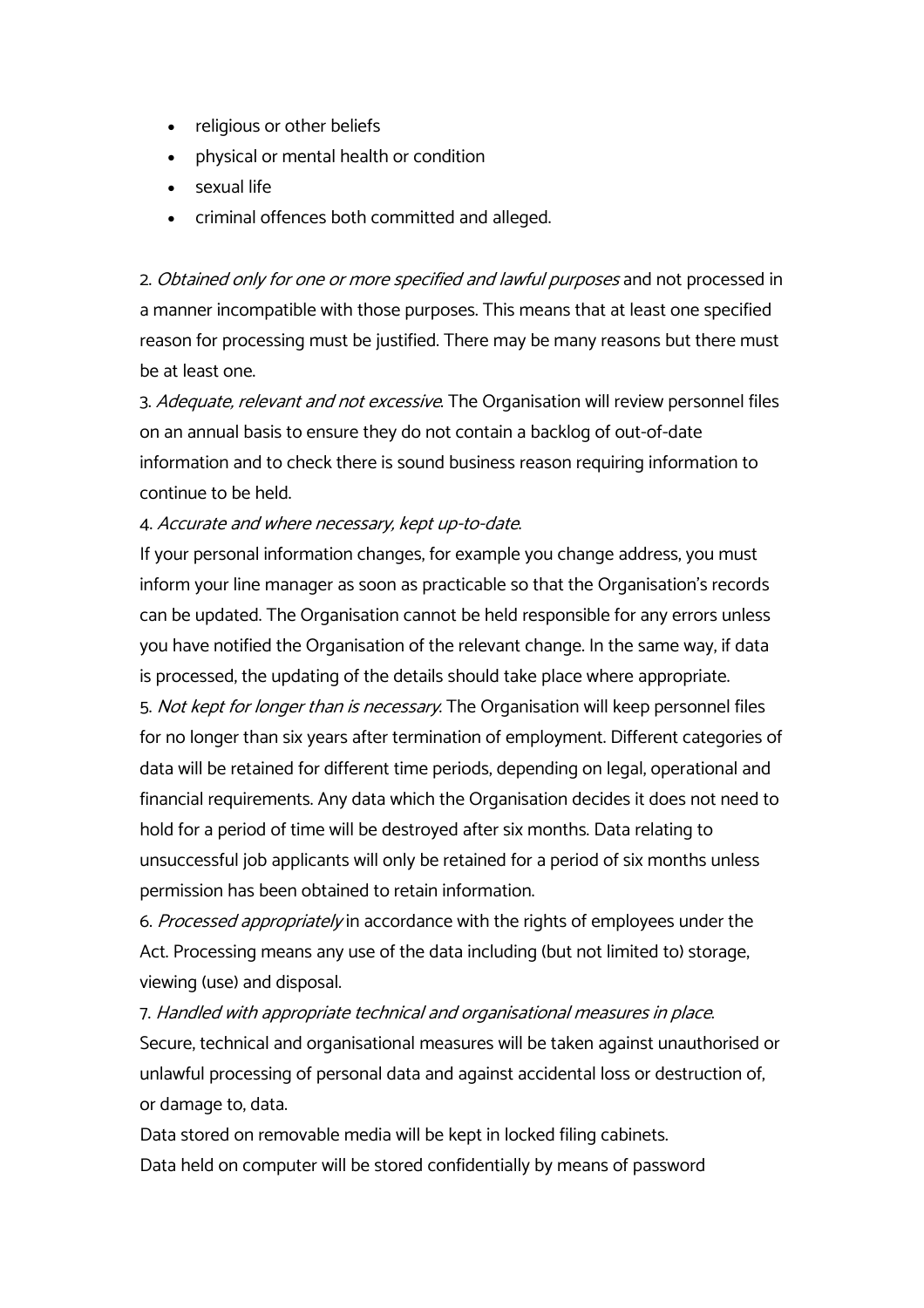protection, encryption or coding and again only authorised employees shall have access to that data. The Organisation has network backup procedures to ensure that data on computer cannot be accidentally (or intentionally) lost or destroyed. Paper-based Personnel files are confidential and are stored in locked filing cabinets. Only authorised staff have access to these files.

Files will not be removed from their normal place of storage without good reason.

8. Not transferred to a country or territory outside the European Economic Area unless that country ensures an adequate level of protection for the processing of personal data.

This means not sharing (or even taking to or storing) data (including anonymous statistical data) with any other country or territory outside the European Economic Area unless that country or territory ensures an adequate level of protection for the processing of personal data.

# **YOUR CONSENT TO PERSONAL INFORMATION BEING HELD**

The Organisation holds personal data about you and by signing your contract of employment, starter form, return to work form, etc., you have consented to that data being processed by the Organisation.

Obviously, it is vital that we store information about you (Bank details for payroll, etc.,) and therefore, agreement to the Organisation processing your personal data is a condition of your employment.

The Organisation also holds limited sensitive personal data about its employees and by signing your contract of employment, you give your explicit consent to the Organisation's holding and processing of that data, for example sickness absence records, health needs and equal opportunities monitoring data.

# **YOUR RIGHT TO ACCESS PERSONAL INFORMATION**

You have the right, on request, to receive a copy of the personal information that the Organisation holds about you, including your personnel file and to demand that any inaccurate data be corrected or removed.

This pertains to any organisation that stores information about you.

You have the right on request: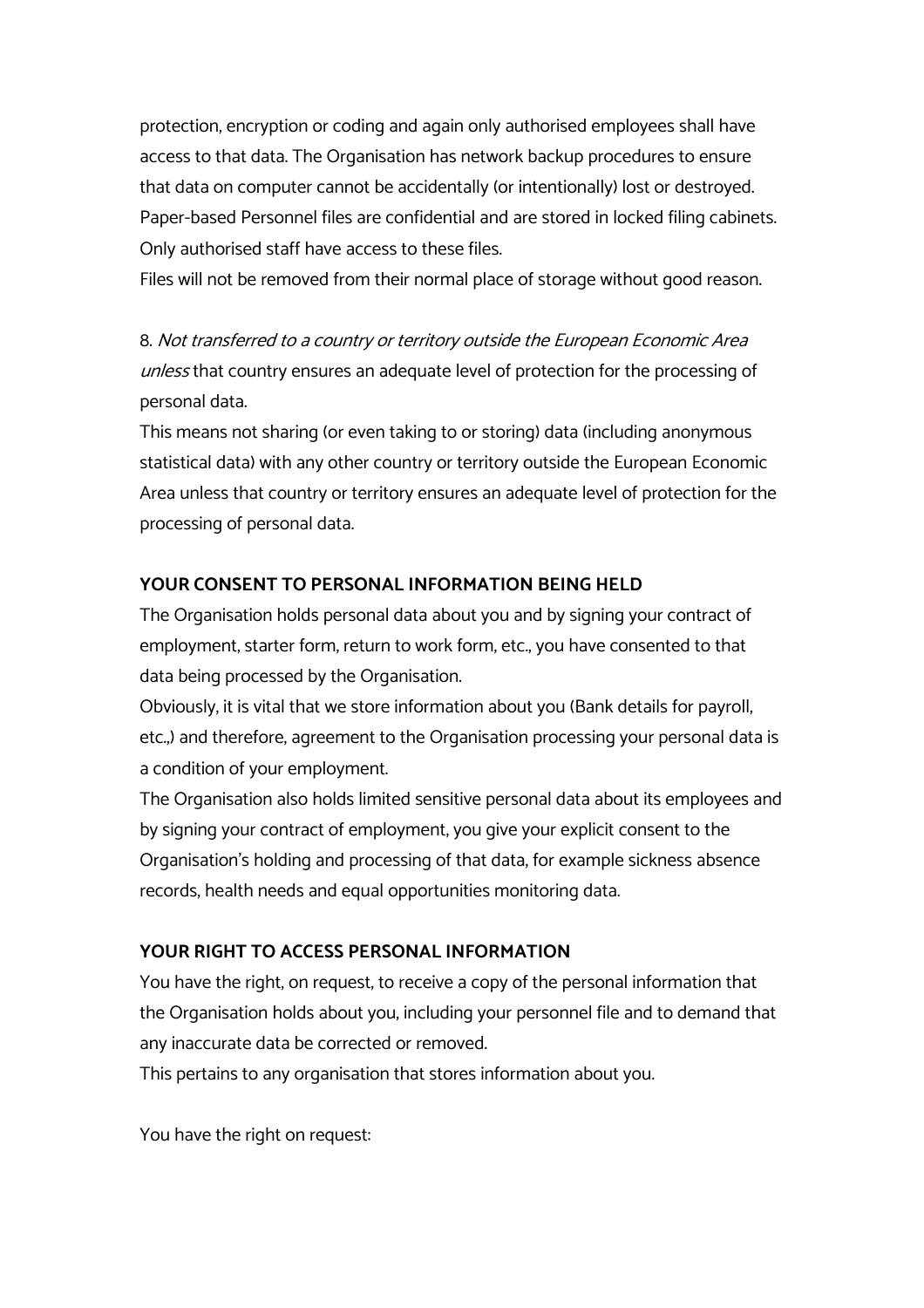to be told by the Organisation for what purpose(s) personal data about you is being processed

to be given a description of the data held about you and the recipients to whom it may be disclosed

to have communicated to you the personal data concerned and any information available as to the source of the data

to be informed of the logic involved in the decision-making concerning computerised processing.

Upon request, with notice, the Organisation will allow you access to your personnel file. If you wish to make a copy of any personal data held about you, you should make a written request for this and the Organisation reserves the right to charge an administration fee of up to £15.

If you wish to make a complaint that these rules are not being followed in respect of personal data the Organisation holds about you, you should raise the matter with the Data Protection Officer.

If the matter pertains to the Data Protection Officer or is not resolved to your satisfaction, it should be raised as a formal grievance under the Organisation's grievance procedure.

# **YOUR OBLIGATIONS IN RELATION TO PERSONAL INFORMATION**

You should ensure you comply with the following guidelines at all times: You MUST

- $\bullet$   $\cdot$  not give out confidential personal information except to the data subject. In particular, it should not be given to someone from the same family or to any other unauthorised third party unless the data subject has given their explicit consent to this
- $\bullet$   $\cdot$  be aware that those seeking information sometimes use deception in order to gain access to it - always verify the identity of the data subject and the legitimacy of the request, particularly before releasing personal information by telephone
- · forward any requests for personal information about another employee to the HR team who will be responsible for dealing with such requests
- $\bullet$   $\cdot$  always log off (or 'lock') your computer when you are temporarily leaving your work station and never give out your password (an exception to this is when the I.T. Support company are attempting to rectify an issue). Once the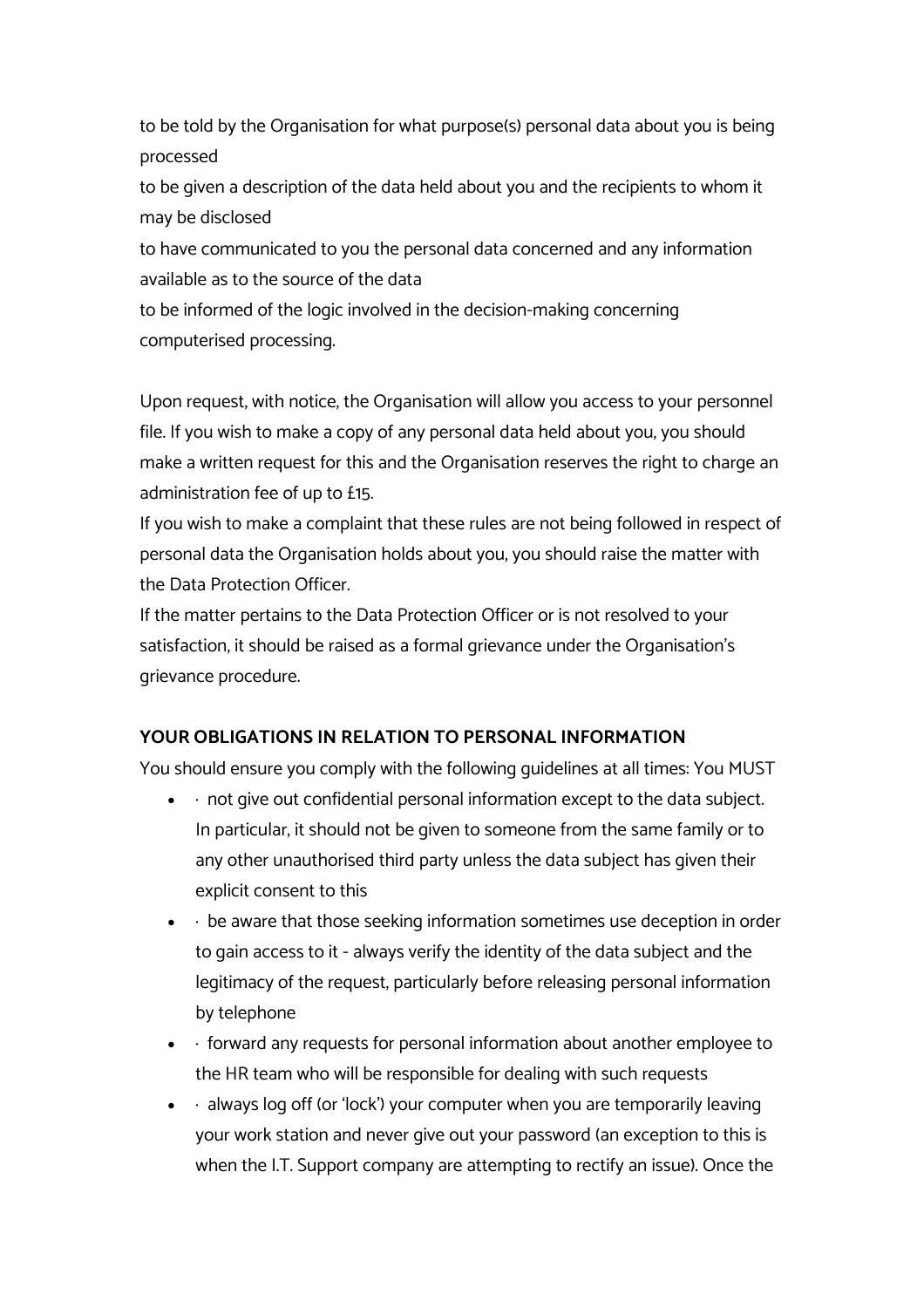problem has been rectified, it is recommended that you subsequently change your password

- $\bullet$   $\cdot$  always keep office doors locked if the office is to be unoccupied
- $\bullet$   $\cdot$  not present/display confidential information in areas where other employees/service

users/contractors/other agencies have access (e.g. contact details for staff, etc.)

 $\bullet$   $\cdot$  understand that compliance with the Act is YOUR responsibility. If you have any questions or concerns about the interpretation of these rules, take this up with the

Data Protection Officer.

 $\bullet$   $\cdot$  Book meeting rooms to conduct business so that others may operate in their normal

working environments without compromising personal data.

#### **STEPS RISE HAVE TAKEN**

RISE regularly review the guidance offered by the Information Commissioner's Office (ICO (who are responsible for the concept, review and implementation of the Data Protection Act)) to help ensure that we consider the latest legislation and recommendations.

With regard to Data and Computer Security, we have already put in place all of the recommendations that the ICO have issued, including encryption and the backing up of data. We do not seek to keep CCTV footage for longer than one calendar month, unless evidence of an activity is required by us or the Police with regard to an on-going investigation.

Our policies are written and reviewed with the DPA in mind to help maintain compliance with the Act.

# **FREEDOM OF INFORMATION ACT**

You may have heard of this Act as it is mentioned in the media on a regular basis. Although only Local Authorities and some statutory bodies (NHS Trust, Police, etc.,) are bound to this Act, we currently have contracts with some of these bodies that are bound to the Act.

Therefore, if you are asked for any information regarding the Freedom Of Information (or FOI) Act, you must contact the Data Protection Officer immediately.